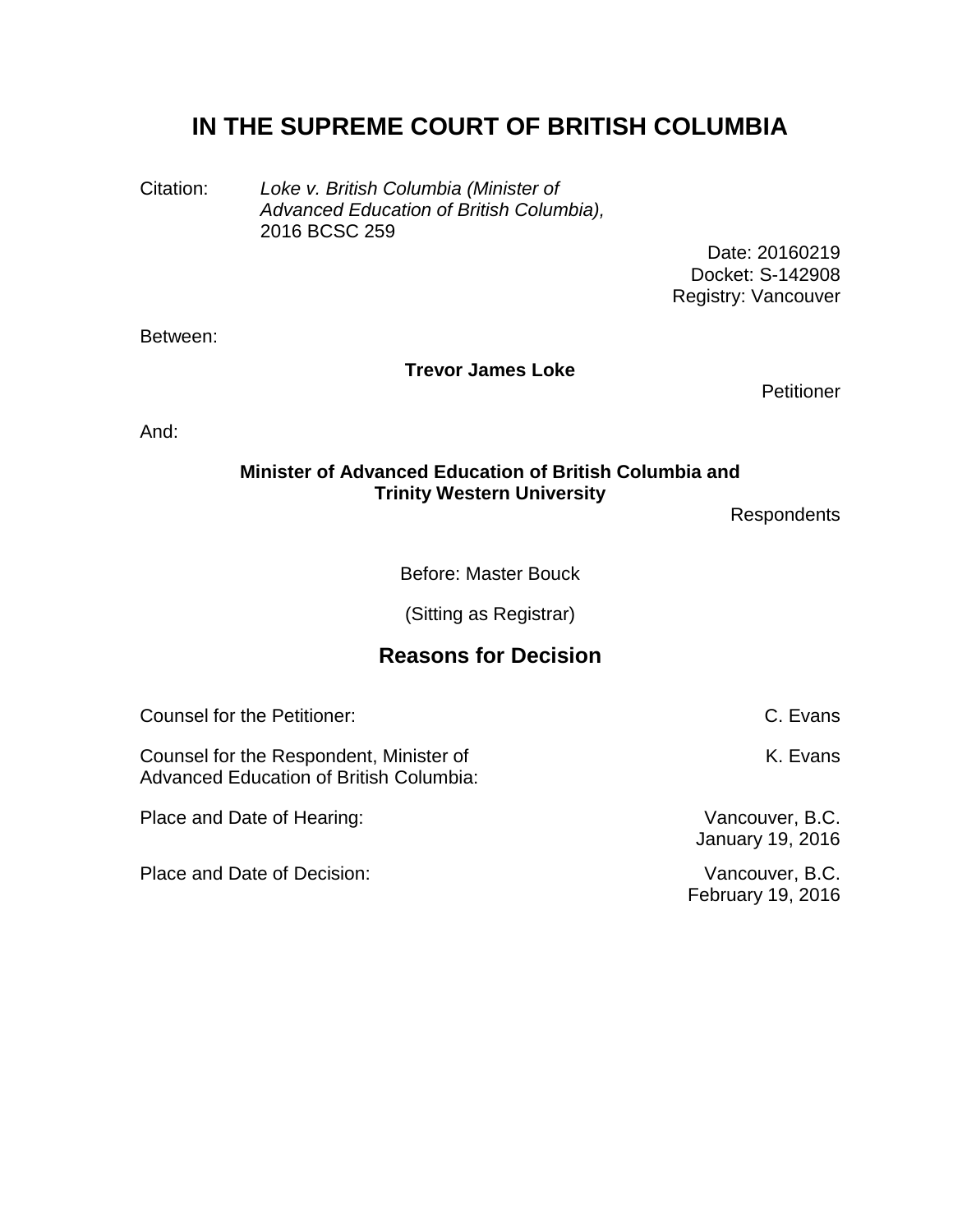#### **Introduction**

[1] On March 18, 2015, the court dismissed this proceeding and awarded party/party costs to the petitioner as a public interest litigant: *Loke v. British Columbia (Minister of Advanced Education)*, 2015 BCSC 413. The parties impacted by the costs order have reached consensus on most of the items claimed in the petitioner's bill. This assessment concerns a few remaining disputed disbursements.

## **Background**

[2] The factual background to this proceeding is well known, at least in legal circles, and is fully described in the court's reasons for judgment. In his affidavit of justification, the petitioner describes that background as this:

8. The Petition concerns the Minister's decision to grant consent to TWU to provide, advertise and grant law degrees. Mr. Loke's petition raised issues about the effect of the Minister's decision to grant consent on his equality rights and the rights of other LGBTQ people and how the Minister was required to take these issues into account when he made his decision. The Petition asserted that the Minister had erred in law in his decision-making in a number of respects.

9. The Petition raised complex matters of constitutional and administrative law, and their intersections. It raised the potential conflict of rights between different-rights holders. It was a matter of significant public interest and was advanced at the same time as challenges were proceeding on related matters in both Ontario and Nova Scotia. As such, it required the dedication of significant legal resources, including *pro bono* counsel from two firms with expertise in constitutional litigation. It also required the commitment of significant resources toward disbursements to allow the proceeding to be filed and to be prepared for hearing.

[3] In bringing this petition, Mr. Loke was represented by two sets of counsel: a group of three lawyers from the Vancouver-based JFK Law Corporation ("JFKL"), and Clayton Ruby and Gerald Chan of (then) Ruby Schiller Hasan Chan, a firm based in Toronto, Ontario. All counsel provided their services to Mr. Loke on a *pro bono* basis. Mr. Loke used on-line fundraising tools to collect monies to pay for disbursements related to the petition.

[4] The hearing of the petition was scheduled to proceed for five days commencing December 1, 2014. The material filed with respect to the petition is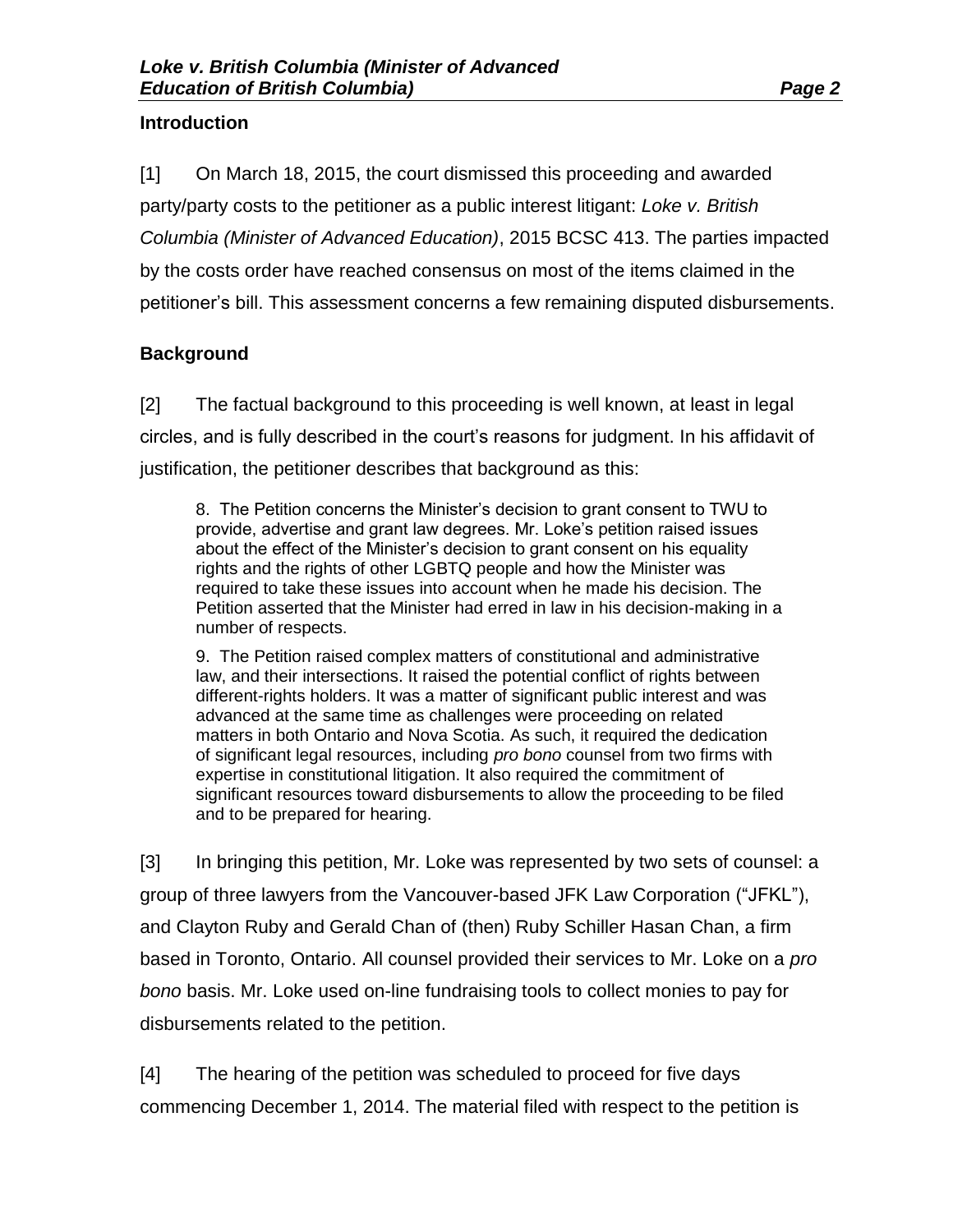voluminous. The petitioner filed a total of 16 affidavits. TWU filed 24 affidavits of its own, while the Minister intended to rely on an affidavit which is 538 pages in length. The petitioner's affidavit material included those from five expert witnesses.

[5] In late November 2014, the parties attended a case planning conference. At or sometime before that conference, the Minister informed the other parties that the conditional consent provided to the TWU for the granting of JD degrees was being reconsidered. Accordingly, the December hearing was adjourned by consent. The Minister did in fact revoke the consent effective January 5, 2015. From the Minister's perspective, this revocation rendered the hearing of the petition as moot. The petitioner did not agree.

[6] As a result of this disagreement, the parties proceeded to the hearing before Hinkson, C.J. The matters to be decided by the court at the February 2015 hearing were the application by the Minister to dismiss the petition, and the costs consequences that might follow from that result, as well as an application by the Law Society of British Columbia for intervenor status in the proceeding. As noted above, the court dismissed the petition and awarded Mr. Loke costs against the Minister. The Law Society's application was also dismissed. In addressing the issue of costs, the court says this [in part]:

86] Although the evidence adduced by the petitioner is sparse, I am satisfied that even with fundraising, the petitioner lacks the financial resources to properly litigate the issue that he raised.

[87] The petitioner has made it clear that his counsel in this case acted *pro bono publico*. The petitioner also had the advantage of fundraising efforts organized on his behalf to fund his legal expenses.

[88] In the result, he is not out of pocket for his legal expenses, but I accept that it is unlikely that he could have pursued his petition without such an arrangement with his counsel and the assistance of donors. I am, therefore, satisfied that the petitioner is a public interest litigant, so long as the Minister is not immune from an award of costs in this case, the petitioner is entitled to recover his costs against the Minister based upon the principles set out in *Carter.*

[7] The evidence before the court with respect to costs includes an affidavit in which Mr. Loke deposes, on information and belief, that his counsel had together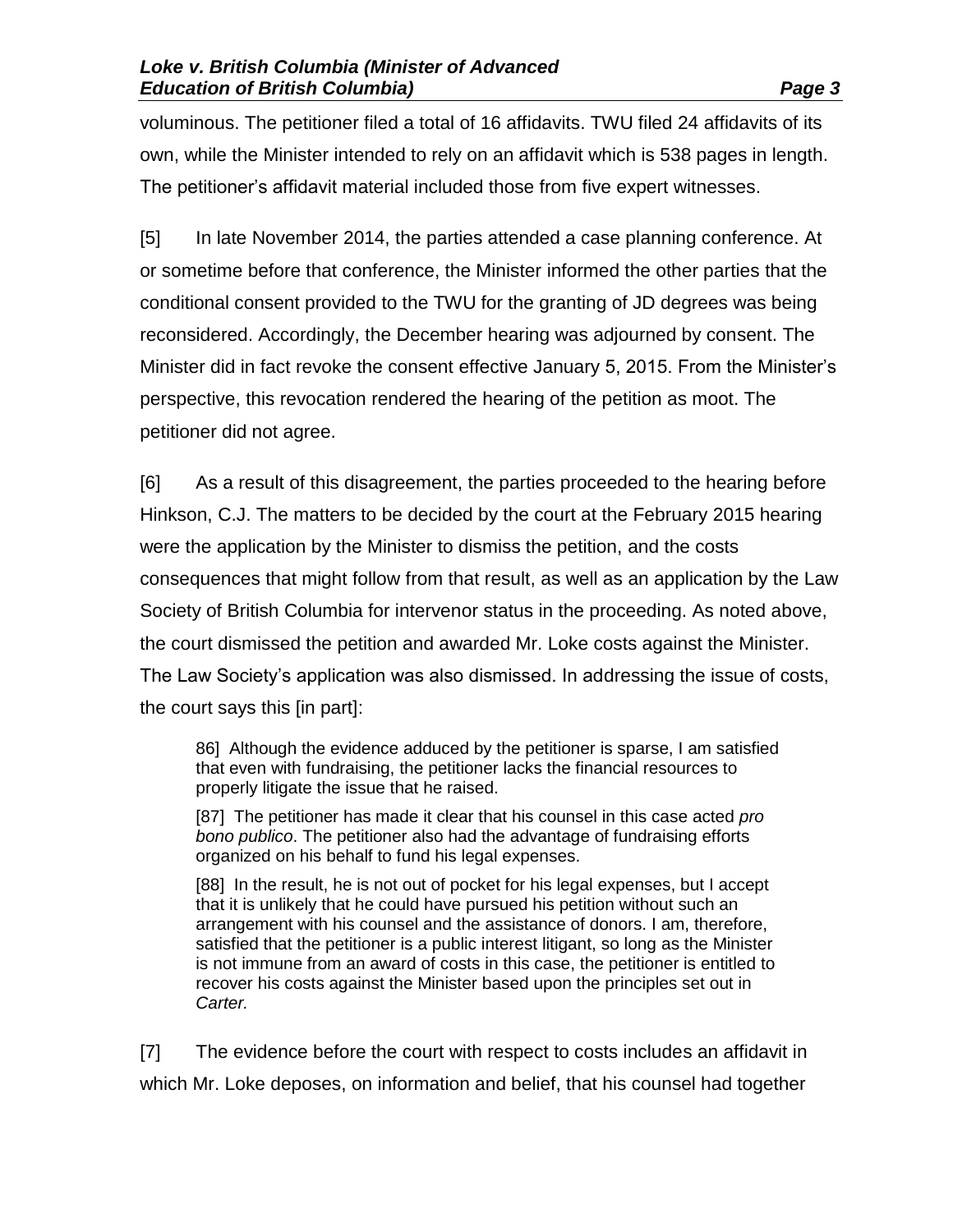incurred disbursements of \$15,778.88 relating to the petition. In his bill of costs, Mr. Loke claims a total of \$38,731.14 in taxable and non-taxable disbursements. The difference between the two figures is largely made up of experts' charges. That is because not all of the experts' charges had been invoiced by February 25, 2015. In that regard, counsel for the petitioner deposes that:

26. The Petitioner did not have the means to pay the disbursements for expert witness fees immediately. However, as this case raised very important public interest issues, the expert witnesses provided their services on the basis that payment of their invoices would not be required immediately, and could be negotiated following a determination on the issue of costs in the proceeding.

[8] Four of the petitioner's expert witnesses have now issued invoices. The fifth expert provided evidence but chose not to issue an invoice for those services.

[9] The order of Hinkson C.J. as entered does not restrict the petitioner's costs as to amount or a specific time frame.

## **Discussion**

[10] The disbursements remaining in issue are as follows:

1. expert fees totalling: \$26,250;

2. cancellation fees of Toronto-based counsel relating to the adjourned December petition hearing: \$423.75;

- 3. photocopying charges: \$6,500;
- 4. legal research: \$2,155.

[11] In terms of general legal principles to be applied on this assessment, the parties rely on different common law authorities. All of these authorities are consistent with the principles set out in the seminal decision of *Van Daele v. Van Daele* (1983), 56 B.C.L.R. 178 (C.A.).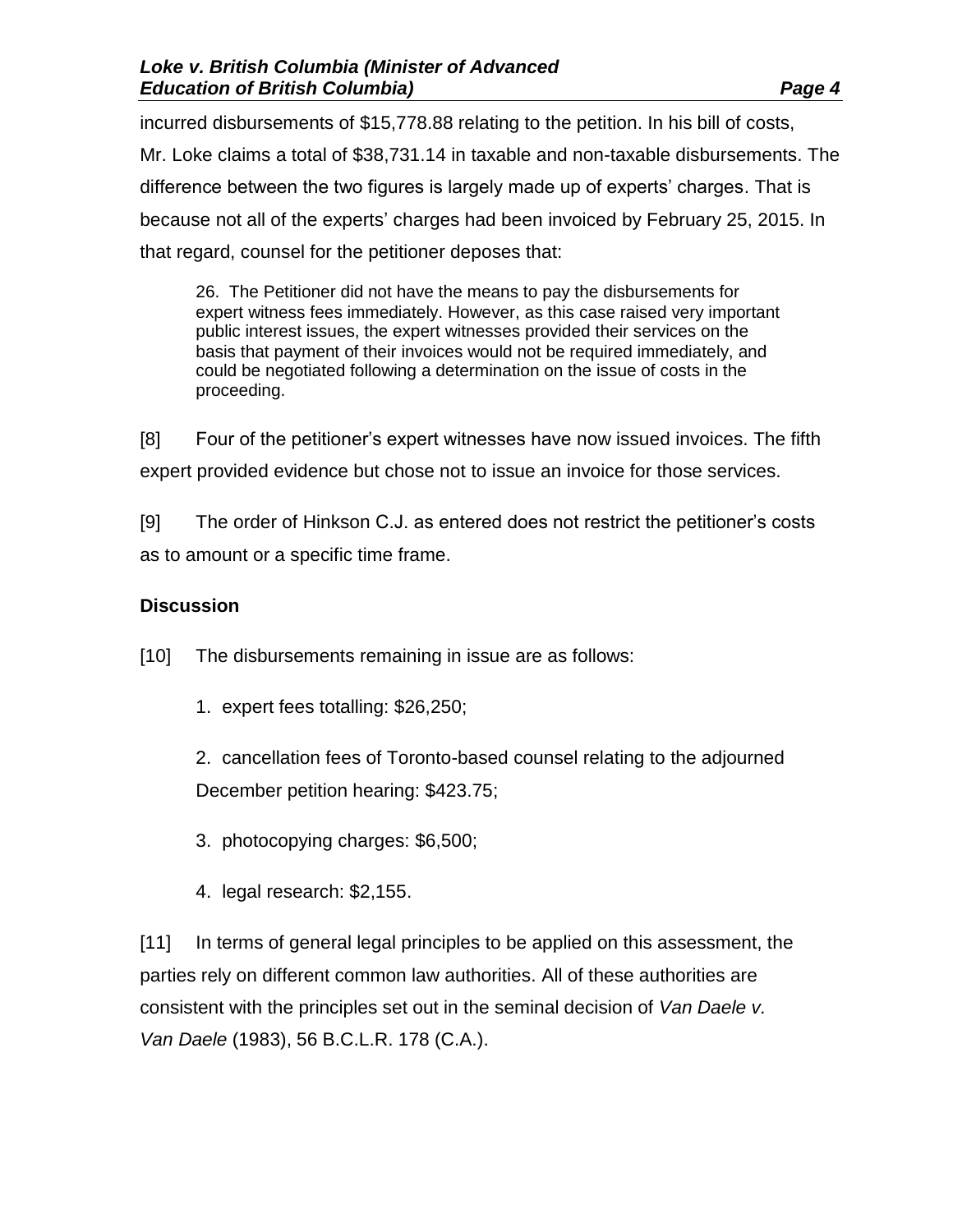[12] I will first address the contentious expert fees. Counsel for the Minister argues that such fees were either not incurred or should never have been incurred by the petitioner and thus must be disallowed. This objection goes to whether the expert fees were necessary or proper in the conduct of the proceeding: Rule 14-1(5)(a) of the *Supreme Court Civil Rules.* The Minister did not specifically challenge the reasonableness of the experts' charges.

[13] The petitioner's affidavit addresses the nature and purpose of the opinion evidence. The affidavits prepared by the experts for the petition hearing are also before me on this assessment.

[14] The Minister's primary argument for disallowing the experts' charges is that this type of evidence would not have been admissible if the petition had proceeded to hearing. Specifically, it is argued that the opinion evidence could not be used to attack the Minister's decision as such evidence was not part of the record before the Minister in the decision making process: *Ktunaxa Nation v. British Columbia (Forests, Lands and Natural Resource Operations),* 2014 BCSC 568 at paras. 113- 118, 134, 140, aff'd 2015 BCCA 352. There are two bases on which this objection will be rejected. First, disbursements or charges of experts can be considered necessary or proper even if the resulting evidence is ruled inadmissible at the eventual trial or hearing: *Trotter v. Neilson,* 2013 BCSC 1011. Second, to accede to the Minister's submission would require the registrar to essentially step into the shoes of a judge hearing the petition and decide evidentiary issues on a matter that was never adjudicated. In my respectful view, the question of whether any charges related to experts should be allowed to the petitioner should have been raised before Hinkson, C.J. in February 2015.

[15] The secondary argument made by the Minister in attacking these experts' charges is that the petitioner is either not liable for the charges or could have negotiated the experts' services as *pro bono*. I do not read the petitioner's evidence as stating that Mr. Loke is not liable for the experts' charges. Rather, I understand that evidence to say that the experts were willing to negotiate the amount or level of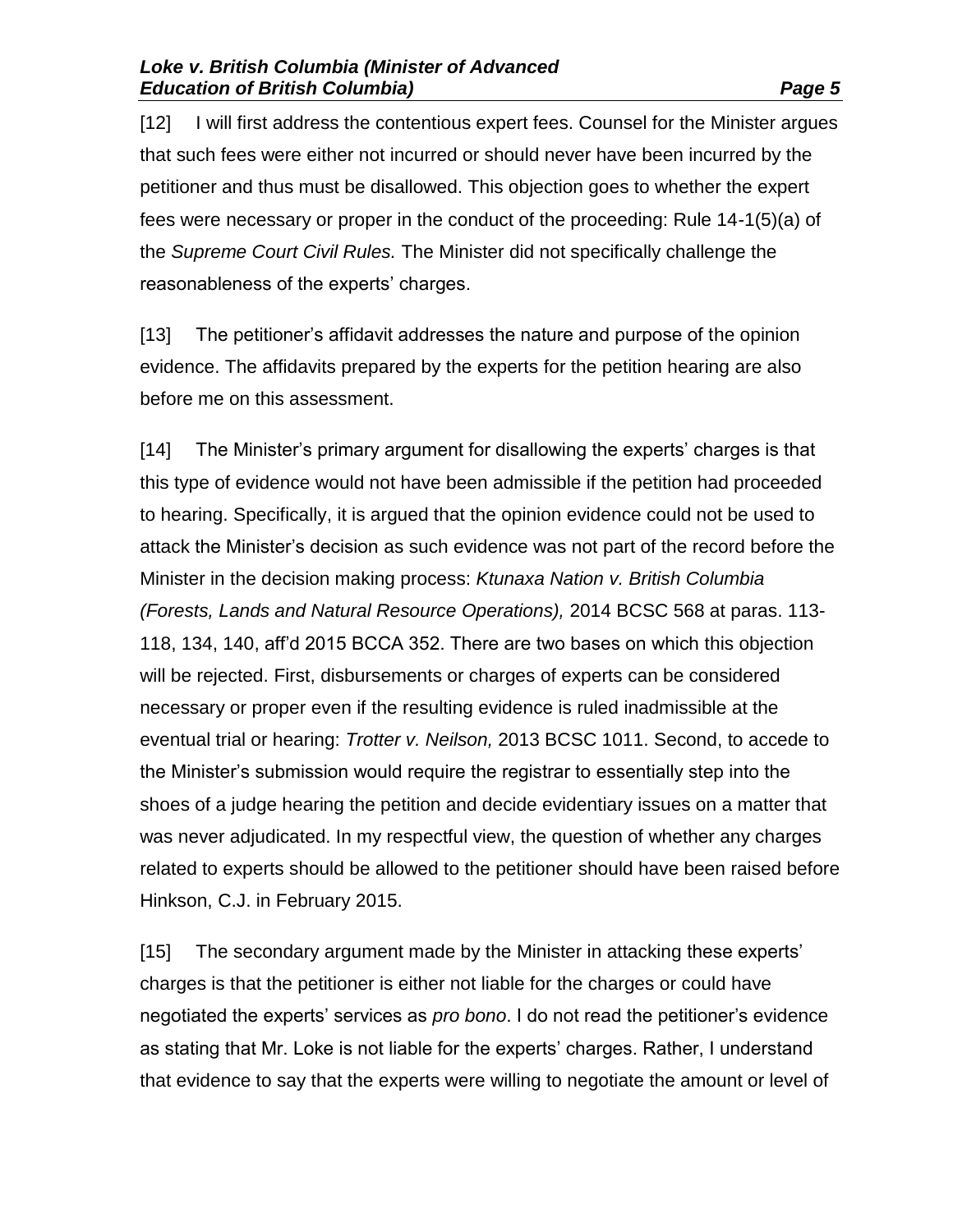their respective charges depending on the outcome of the petition. The registrar is in no position to decide whether the petitioner and the experts made a good or bad bargain in arriving at the amounts charged: *Dosanjh v. Martin*, 2001 BCSC 1759 at para. 50. The experts do not need to have been paid for their services in order for the disbursement to be allowed: *Barlee v. Capozzi,* [1976] B.C.J. No. 1201 at para. 37. Finally, there is no evidentiary or other bases on which the reasonableness of these charges could be challenged: *Vincent v. Foster*, [1993] B.C.J. No. 455 at para. 17.

[16] The petitioner's affidavit evidence justifies the propriety of the expert charges. The charges are allowed as presented.

[17] All of the remaining disputed disbursements relate to some degree to the involvement of the petitioner's Toronto-based counsel. While the registrar may take judicial notice of the excellent reputation enjoyed by that particular counsel, this finding alone does not mean that the costs associated with the use of out-of-town counsel ought to be visited upon the Minister: *Milkovich v. Bucan*, 2010 BCSC 1582 at paras. 31 to 41. The question here is whether, on the evidence, it was reasonable for the petitioner to retain Toronto counsel *in addition to* clearly competent local counsel. The petitioner's evidence is very slim indeed on this question. In my view, the importance of the issues raised in the proceeding does not in and of itself justify the involvement of Messrs. Ruby and Chan. On the evidence, I am not persuaded that the involvement of Toronto counsel was either necessary or proper to conduct of the proceeding. Accordingly, the travel cancellation fee is disallowed. It follows that the photocopying charges will be reduced as some charges are due to the Toronto counsel's involvement. Those charges relate to not only the copying performed at the offices of Toronto-based counsel, but also for the copying done by JFKL to convenience their co-counsel. The photocopying charges are reduced to \$3,000 in accordance with the rough and ready exercise promoted in *Sovani v. Jin*, 2006 BCSC 855.